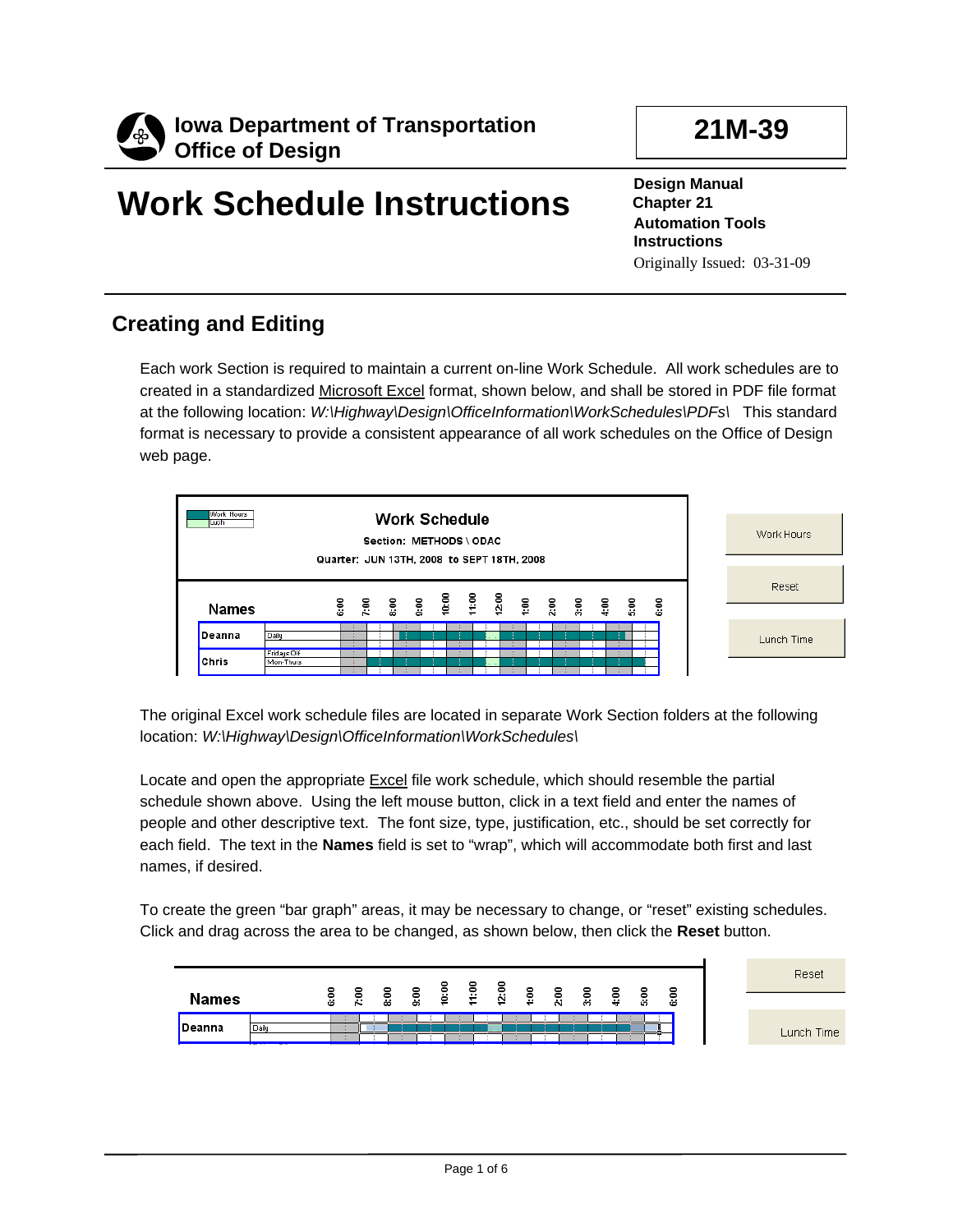The above **Reset** action should "clear" the area, resulting in an "empty" condition, as shown below.

| 0<br>0<br>$\cdots$<br><b>Names</b><br>$\cdot$ .<br><br>0<br>0<br>0<br>$\sim$<br>0<br>↽<br>$\cdots$<br>$\overline{\phantom{a}}$<br>$\ddot{\phantom{a}}$<br>$\ddot{ }$<br>$\cdot$<br>$\overline{\phantom{a}}$<br>$\overline{\phantom{a}}$<br>in.<br>$\sim$<br>ö.<br>-<br>-<br>-<br>$\overline{\phantom{a}}$ |
|-----------------------------------------------------------------------------------------------------------------------------------------------------------------------------------------------------------------------------------------------------------------------------------------------------------|
| Deanna<br>Dail                                                                                                                                                                                                                                                                                            |

Creating the dark green "work-time bar-graph" and the light green "lunch-time" portion is as easy as the **Reset** sequence above. Select, (*click and drag over*), the Excel file cells to be marked, then *click* the appropriate **Work Hours** or **Lunch Time** button. The color should change accordingly.

If the correct PDF print queue is already attached to your computer, omit the next step and skip to the **Saving and Printing** instructions.

#### **To attach a PDF Print Queue to your computer**

Print queues can be easily attached through the **Office of Design** icon, (shown to the right). *Double-clicking* the icon should produce the selection list, partially shown below. From the list, select, (*double-click*), the **PrintServers** option.





The above selection should produce the list below.

Select the **DSN\_PDF** option.

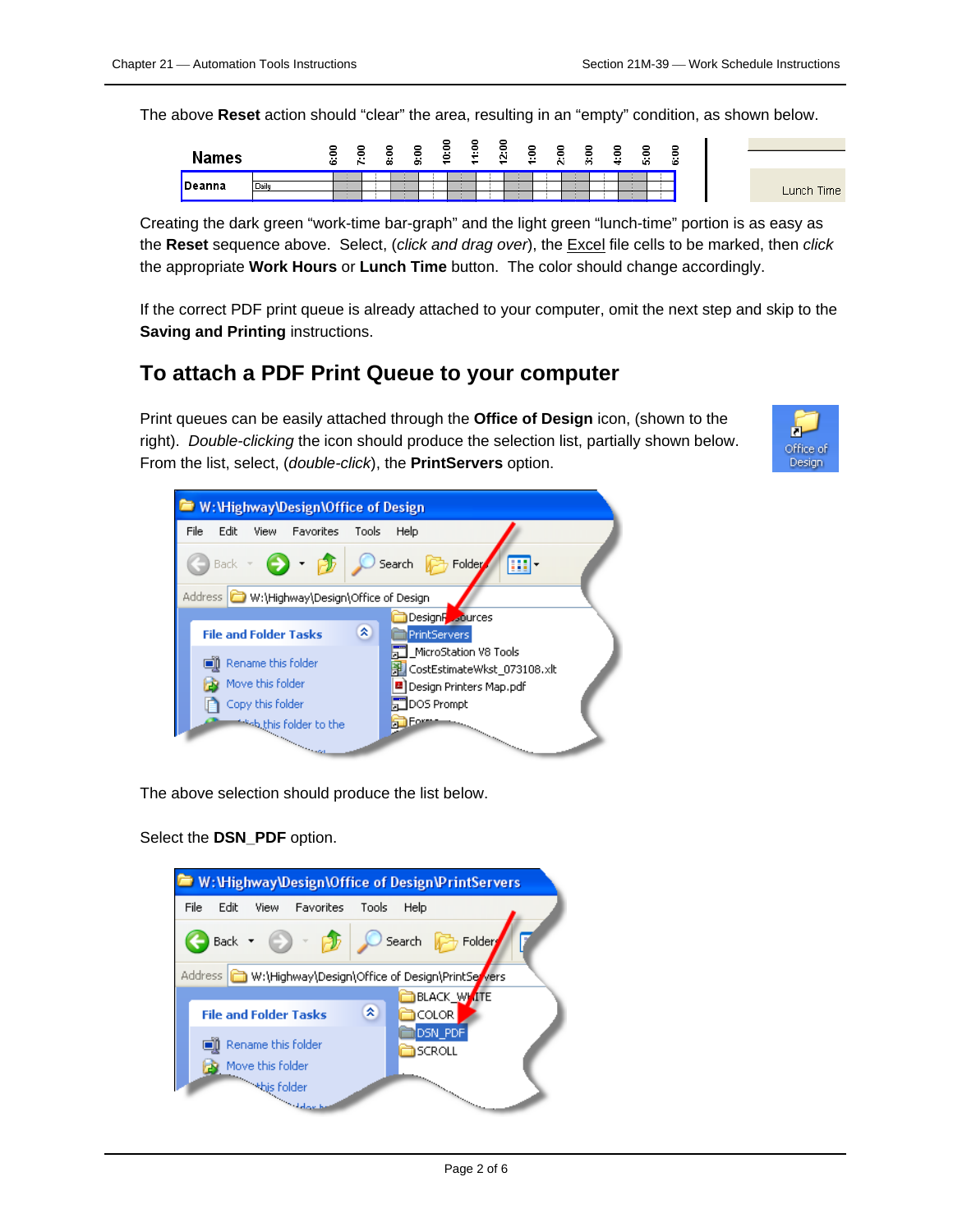The **DSN\_PDF** selection, above, will produce a list of available Design PDF print queues, as shown below.



*Double-click* your choice of PDF queue, above. The selected queue will be attached to your computer as an available print queue option. The print-queue dialog, (such as the one shown below for the **Dsn1PDF** queue), will display when the print-queue has been attached.

| <b>SE Dsn1PDF on Ntpprtsvr2</b> |               |       |       |             |       |
|---------------------------------|---------------|-------|-------|-------------|-------|
| Document View Help<br>Printer   |               |       |       |             |       |
| Document Name                   | <b>Status</b> | Owner | Pages | <b>Size</b> | Subrl |
|                                 |               |       |       |             |       |
|                                 |               |       |       |             |       |
|                                 | <b>TIII</b>   |       |       |             |       |
| 0 document(s) in queue          |               |       |       |             |       |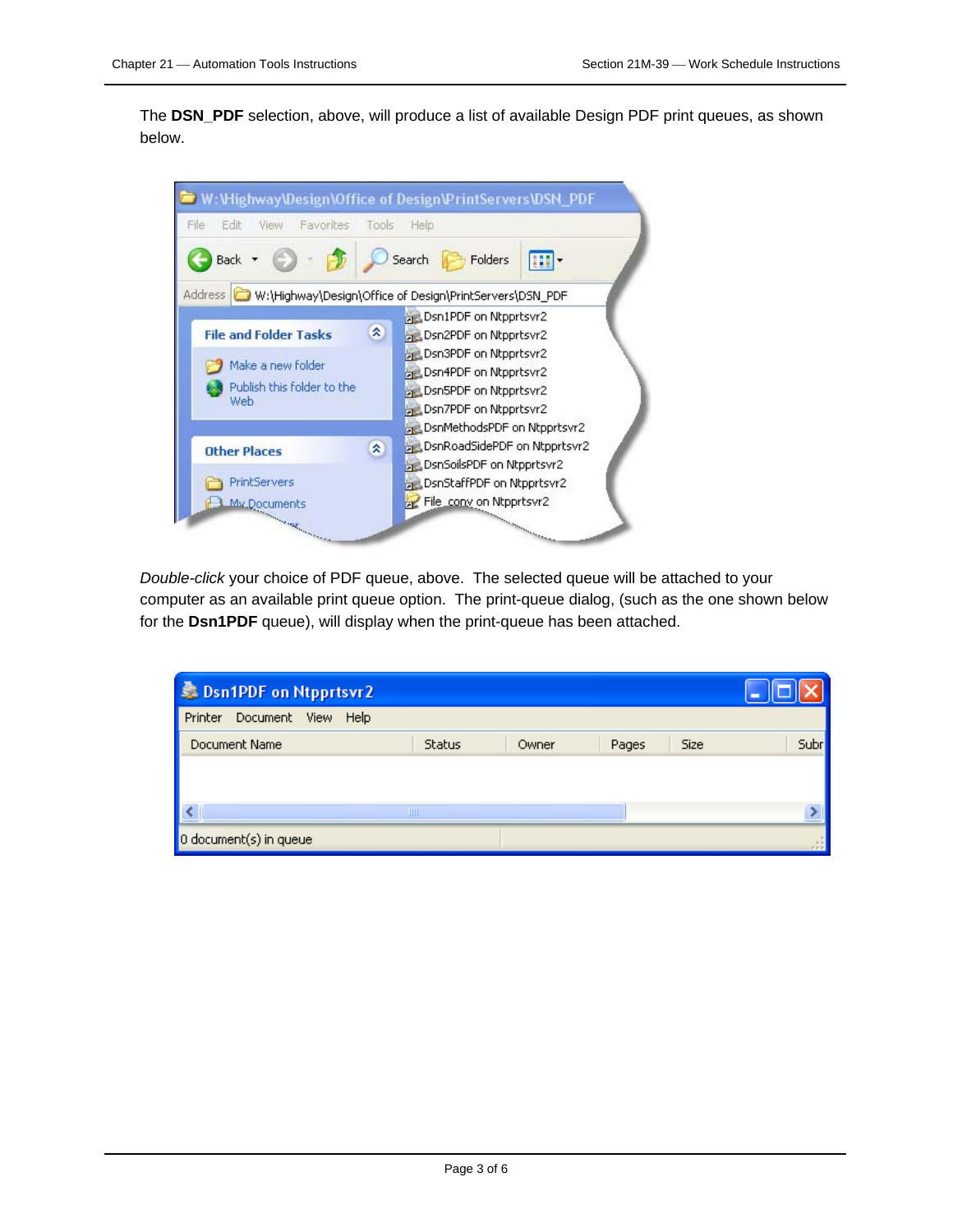# **Saving and Printing**

As stated earlier, the work schedules shall be saved and stored in PDF file format in the following location: *W:\Highway\Design\OfficeInformation\WorkSchedules\PDFs\* 

To print the updated work schedule to a PDF file, select, (*highlight*), the area to be printed, by *clicking and dragging* over the entire form, as shown at the right. (This should be from the Excel file upper left corner cell B2, to the lower right cell BC69.) Even though the whole form may not have been used, the entire form should be selected so all stored work schedules have a common size and appearance.

When the entire form is highlighted, select *File > Print* from the Excel pull-down menu. This should produce the **Print** dialog, as shown below.

| Wark Hauni<br>Culat<br><b>Work Schedule</b><br>Section: METHODS \ ODAC<br>Quarter: JUN 13TH, 2008 to SEPT 18TH, 2008 |                                           |   |    |        |  |   |           |  |   |     |     |   |
|----------------------------------------------------------------------------------------------------------------------|-------------------------------------------|---|----|--------|--|---|-----------|--|---|-----|-----|---|
| <b>Names</b>                                                                                                         |                                           | ŝ | ÷. | ÷<br>÷ |  | i | î<br>ises |  | š | ž:e | 青姜素 | ŝ |
| <b>Deanna</b>                                                                                                        | <b>Daily</b>                              |   |    |        |  |   |           |  |   |     |     |   |
| <b>Chris</b>                                                                                                         | <b>BOTH POWERFUL</b><br><b>Harrison</b>   |   |    |        |  |   |           |  |   |     |     |   |
| <b>Tim</b>                                                                                                           | ब्जा                                      |   |    |        |  |   |           |  |   |     |     |   |
| <b>Brian</b>                                                                                                         | <b>Daily</b>                              |   |    |        |  |   |           |  |   |     |     |   |
| <b>Curtis</b>                                                                                                        | <b>Daily</b>                              |   |    |        |  |   |           |  |   |     |     |   |
| Fred                                                                                                                 | <b>Harrison</b><br><b>Talentin</b>        |   |    |        |  |   |           |  |   |     |     |   |
| <b>Melissa</b>                                                                                                       | कार                                       |   |    |        |  |   |           |  |   |     |     |   |
| Farrokh                                                                                                              | <b>Daily</b>                              |   |    |        |  |   |           |  |   |     |     |   |
| Amy                                                                                                                  | <b>Daily</b>                              |   |    |        |  |   | т         |  | п |     |     |   |
| <b>Eric</b>                                                                                                          | <b>Daily</b>                              |   |    |        |  |   |           |  |   |     |     |   |
| <b>Clint</b>                                                                                                         | 100117-0022<br><b>Daily</b>               |   |    |        |  |   |           |  |   |     |     |   |
| <b>Dennis</b>                                                                                                        | <b>Hartford</b><br><b>ITHER I</b>         |   |    |        |  |   |           |  |   |     |     |   |
| Ves                                                                                                                  | <b>BEFORE FROM A PERSONAL SET</b><br>They |   |    |        |  |   |           |  |   |     |     |   |
| Judy                                                                                                                 | <b>Daily</b>                              |   |    |        |  |   |           |  |   |     |     |   |
| <b>Brandon</b>                                                                                                       | <b>Billian Corpora</b><br><b>TATALLA</b>  |   |    |        |  |   |           |  |   |     |     |   |
|                                                                                                                      |                                           |   |    |        |  |   |           |  |   |     |     |   |
|                                                                                                                      |                                           |   |    |        |  |   |           |  |   |     |     |   |
|                                                                                                                      |                                           |   |    |        |  |   |           |  |   |     |     |   |

From the **Printer Name** drop-down selection list, select one of the Section PDF print queues, such as *dsnRoad1PDF*, or *dsnMethodsPDF*, etc.

(If the desired PDF printqueue is not present, read the section, a few pages back, on "How to attach a PDF Print Queue to your computer.")

| <b>Print</b>               |                                                     |                          |               |
|----------------------------|-----------------------------------------------------|--------------------------|---------------|
| Printer                    |                                                     |                          |               |
| Name:                      | Multpprtsvr2\DsnMethodsPDF                          | ×                        | Properties    |
| Status:<br>Type:<br>Where: | Idle<br>AdobePS Acrobat Distiller 3.0<br>DsnMethPDF |                          | Find Printer  |
|                            | Comment: file_conv/DsnMethodsPDF                    |                          | Print to file |
| Print range                |                                                     | Copies                   |               |
| () all                     |                                                     | Number of copies:        | ÷<br>  1      |
| $\bigcirc$ Page(s)         | A.<br>¢<br>Io:<br>From:<br>v.                       |                          |               |
| Print what                 |                                                     |                          | ☑ Collate     |
| $\supset$ Selection        | Entire workbook                                     | $ 2^{3}$<br>$\mathbb{P}$ |               |
| $\odot$ Active sheet(s)    | ◯ List                                              |                          |               |
| Preview                    |                                                     | ОК                       | Close         |

Click the **Print** dialog **OK** button and the PDF file should be created and placed into the chosen printqueue folder.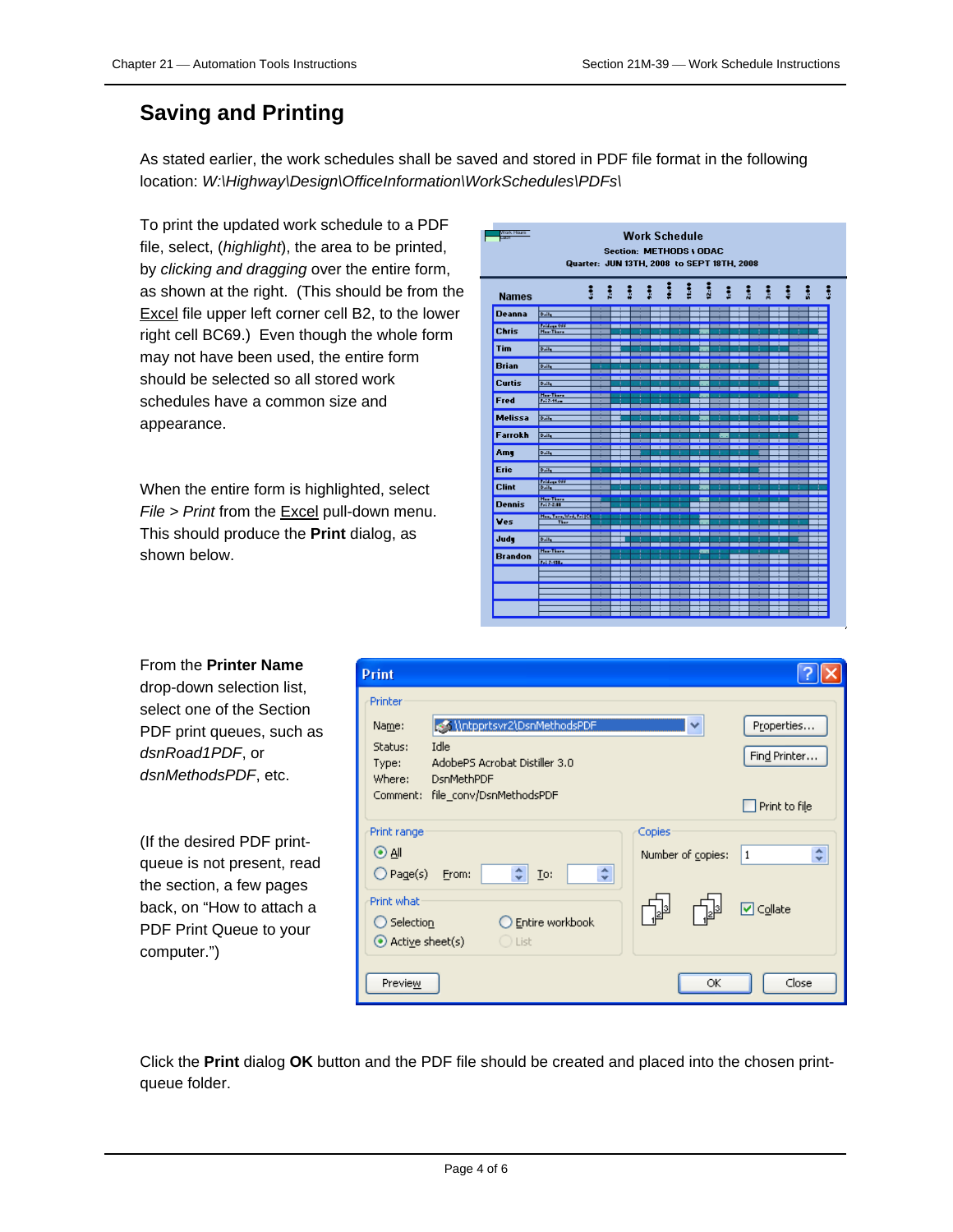### **Move the work schedule PDF file to the correct location**

The work schedule PDF file must now be copied from the *"…\***file\_conv***\QueueName\***out***\"* folder to the correct storage location.

#### To locate the

"*…\***file\_conv***\QueueName\***out***\"* folder, *double-click* the **DSN\_PDF** option shown at the right, (and mentioned several pages back).

|      |        |                    |                              |              |        | <b>E</b> W: Vighway Design Office of Design Print Servers       |  |
|------|--------|--------------------|------------------------------|--------------|--------|-----------------------------------------------------------------|--|
| File | Edit   | View               | <b>Favorites</b>             | <b>Tools</b> | Help   |                                                                 |  |
|      | Back - |                    | FБ                           |              | Search | Folder                                                          |  |
|      |        |                    |                              |              |        | Address <b>M</b> :\Highway\Design\Office of Design\PrintServers |  |
|      |        |                    |                              |              |        | <b>BLACK_WKITE</b>                                              |  |
|      |        |                    | <b>File and Folder Tasks</b> | ×            |        | COLOR                                                           |  |
|      |        |                    |                              |              |        | <b>DSN PDF</b>                                                  |  |
|      |        | Rename this folder |                              |              |        | SCROLL                                                          |  |
|      |        | Move this folder   |                              |              |        |                                                                 |  |
|      |        | this folder        |                              |              |        |                                                                 |  |
|      |        |                    | See Hork                     |              |        | $\overline{\phantom{0}}$                                        |  |

This will again produce the PDF queue listing, which is now shown to the right. However, this time you should select (*double-click*) the **"File\_conv on NTPPRTsvr2"** option, as shown by the arrow.



*Double-clicking* the above selection will produce a long list of print queues, as partially shown at the right.